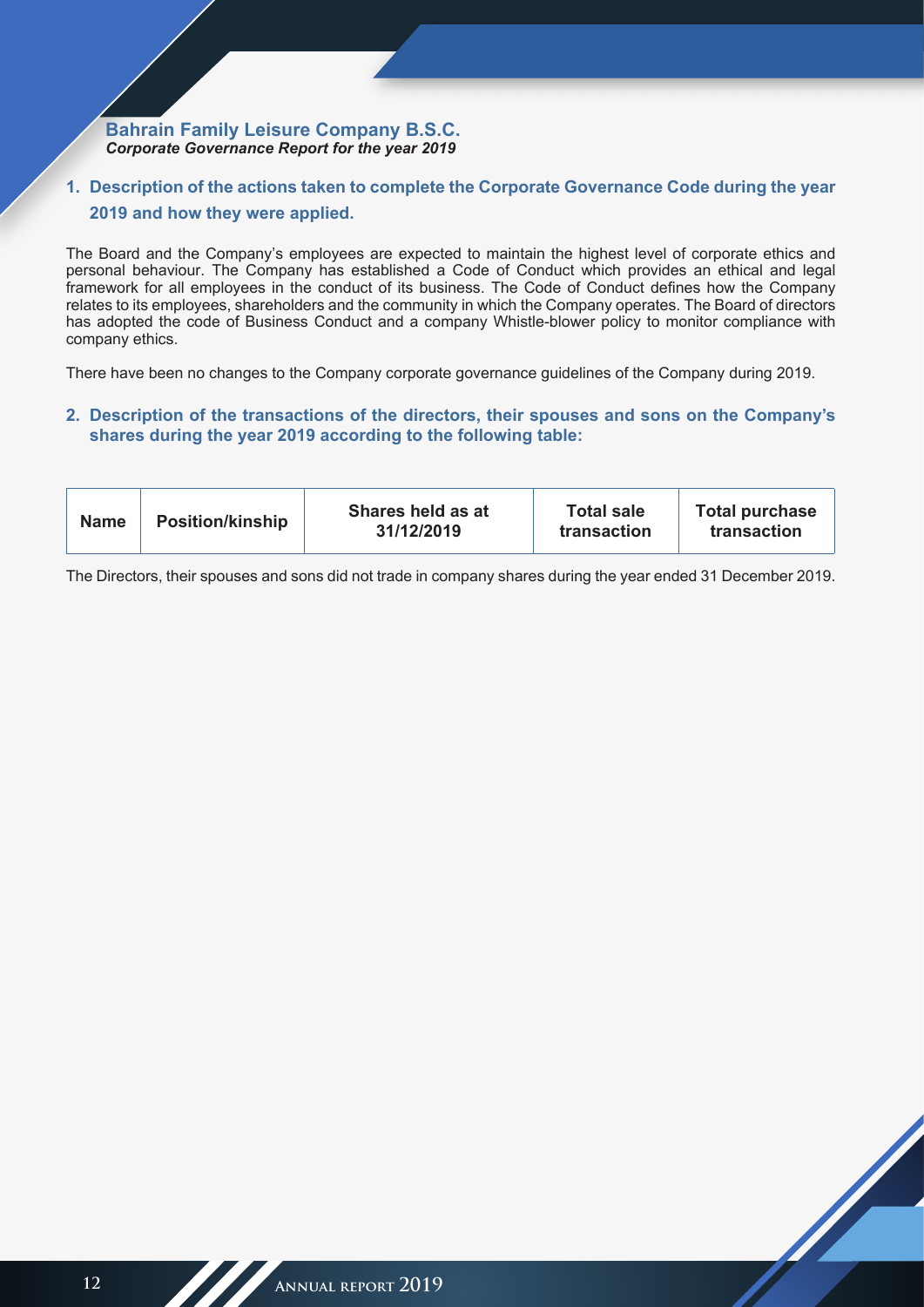|                                                               | $\mathbf{C}$                       |                                          |                             |                                                                                  |                                         |                                          |                                                                   |
|---------------------------------------------------------------|------------------------------------|------------------------------------------|-----------------------------|----------------------------------------------------------------------------------|-----------------------------------------|------------------------------------------|-------------------------------------------------------------------|
| Commerce Graduate & Chartered<br>Accountant from India (ICAI) | 5 MBA Higher W-set level<br>GSCE   | Bachelor Degree - Electrical Engineering | Bachelor Degree - Economics | Master Degree in Business<br>Administration and MSC Air Transport<br>Management. | HCIMA Part B Professional Qualification | University Degree in Commerce<br>England | Qualification                                                     |
| $\frac{4}{3}$                                                 | 39                                 | 42                                       | $\overline{4}$              | 35                                                                               | $38\,$                                  | 50                                       | Experience<br>in years                                            |
| Executive / Non-independent                                   | Executive / Non-independent        | Non-executive / Independent              | Non-executive / Independent | Non-executive / Independent                                                      | Executive / Non-independent             | Non-executive / Independent              | non-executive<br>independent / non-<br>independent<br>Executive / |
| Directo                                                       | Director                           | Director                                 | Directo                     | Directo                                                                          | Vice-Chairman/<br>Managing Director     | Chairman                                 | <b>Business Title</b>                                             |
| CFO Gulf<br>Hotels Group                                      | Deputy CEO<br>Gulf Hotels<br>Group | Businessman                              | Businessman                 | Businessman                                                                      | CEO - Gulf<br>Hotels Group              | Businessman                              | Profession                                                        |
| Mr. Suresh Surana                                             | Mr. Ron Peters                     | Mr. Sharif Mohd Ahmadi                   | Mr. Bashar Mohd Alhasan     | Mr. Adel Salman Kanoo                                                            | Mr. Garfield Jones                      | Mr. Abdul Latif Khalid Al<br>Aujan       | <b>Name of Board Member</b>                                       |
| $\overline{\phantom{a}}$                                      | $\circ$                            | 5                                        | 4                           | $\infty$                                                                         | $\mathbf{\Omega}$                       | $\overline{\phantom{m}}$                 |                                                                   |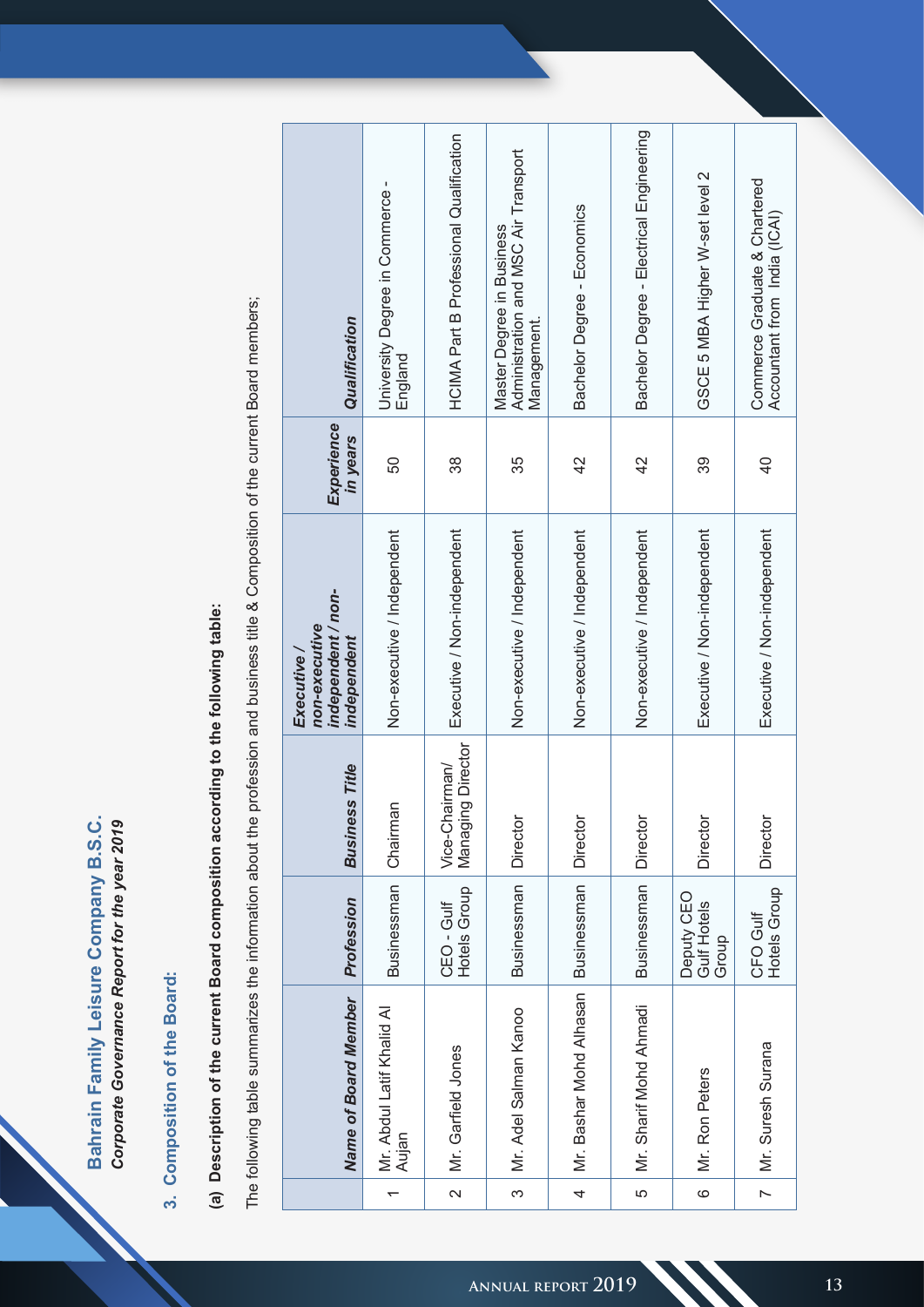Bahrain Family Leisure Company B.S.C. Corporate Governance Report for the year 2019 **Bahrain Family Leisure Company B.S.C.** *Corporate Governance Report for the year 2019*

The following table summarizes the information about the current Board members title, year of first election/appointment & number of years in the Board. The following table summarizes the information about the current Board members title, year of first election/appointment & number of years in the Board.

| Independent<br><b>Dependent/</b>                    | Non-Executive/<br>Independent  | Executive/Non<br>Independent       | Non-Executive/<br>Independent | Non-Executive/<br>Independent | Non-Executive/<br>Independent | Executive/Non<br>Independent | Executive/Non<br>Independent |
|-----------------------------------------------------|--------------------------------|------------------------------------|-------------------------------|-------------------------------|-------------------------------|------------------------------|------------------------------|
| years in the Board<br>Total number of<br>31-12-2019 | 25 Years                       | 7 Years                            | 19 Years                      | 22 Years                      | 16 Years                      | 2 Years                      | 8 Years                      |
| Last Election/<br>Appointment<br><b>Date</b>        | 13.03.2019                     | 13.03.2019                         | 13.03.2019                    | 13.03.2019                    | 13.03.2019                    | 13.03.2019                   | 13.03.2019                   |
| First Election/<br>Appointment<br><b>Date</b>       | 1994                           | 2012                               | 2000                          | 1997                          | 2003                          | 2017                         | 2011                         |
| Nationality                                         | Bahraini                       | <b>British</b>                     | Bahraini                      | Bahraini                      | Bahraini                      | British                      | Indian                       |
| Title                                               | Chairman                       | Managing Director<br>Vice Chairman | Director                      | Director                      | Director                      | Director                     | Director                     |
| Name                                                | Mr. Abdul Latif Khalid A-Aujan | Mr. Garfield Jones                 | Mr. Adel Salman Kanoo         | Mr. Bashar Mohd Alhasan       | Mr. Sharif Mohd Ahmadi        | Mr. Ron Peters               | Mr. Suresh Surana            |
|                                                     |                                | $\overline{\mathsf{N}}$            | S                             | 4                             | LO                            | $\circ$                      | $\sim$                       |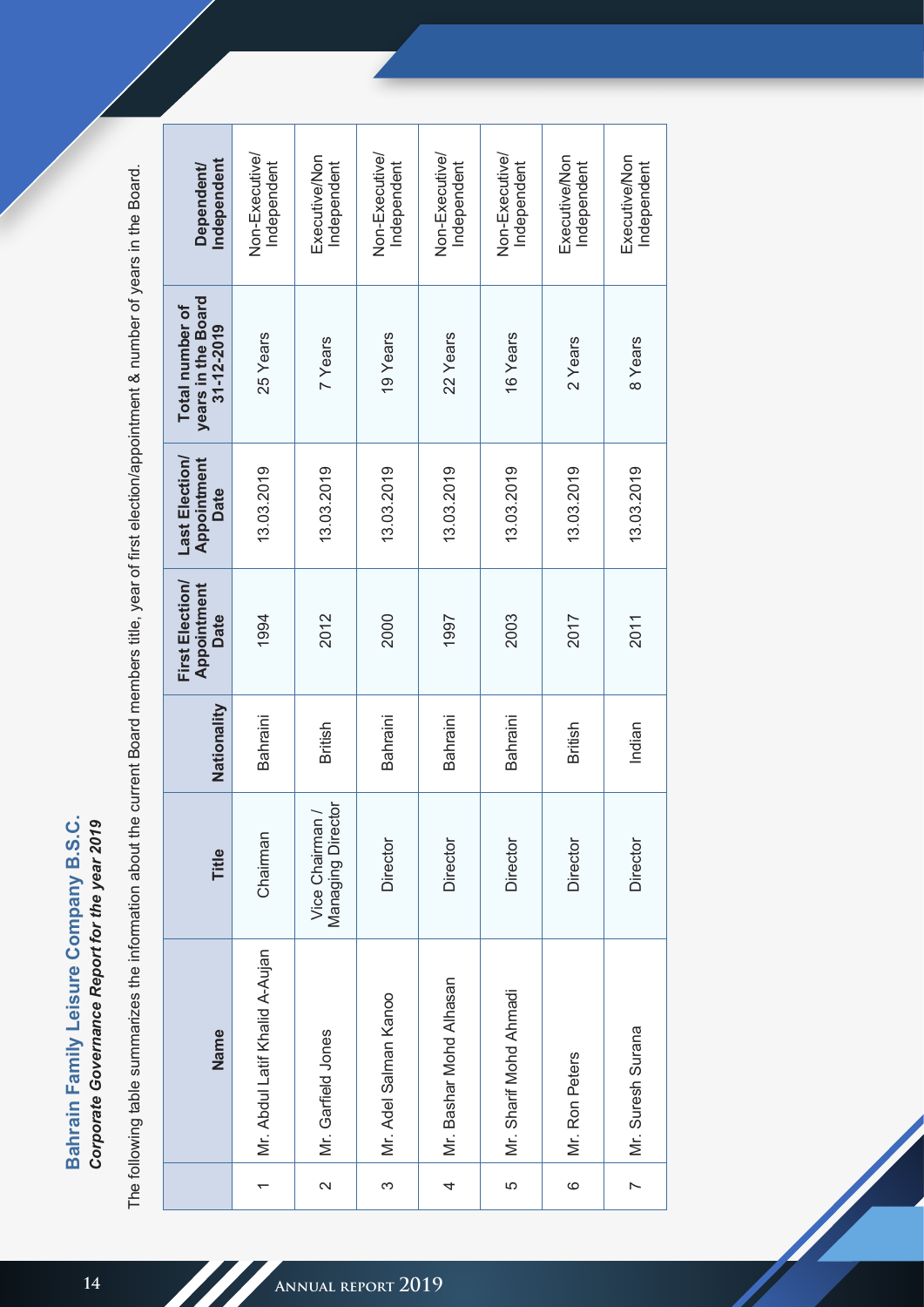# **Bahrain Family Leisure Company B.S.C.**

*Corporate Governance Report for the year 2019*

| Name of board member            | <b>Number of Directorships in Listed Companies</b> |
|---------------------------------|----------------------------------------------------|
| Mr. Abdul Latif Khalid Al Aujan | one                                                |
| Mr. Garfield Jones              | <b>Nil</b>                                         |
| Mr. Adel Salman Kanoo           | <b>Nil</b>                                         |
| Mr. Bashar Mohd Alhasan         | <b>Nil</b>                                         |
| Mr. Sharif Mohd Ahmadi          | <b>Nil</b>                                         |
| Mr. Ron Peters                  | <b>Nil</b>                                         |
| Mr. Suresh Surana               | Nil                                                |

**b)** 

- 1. Total remunerations paid to the directors for the year 2019 is BD Nil.
- 2. No remuneration proposed for the directors for the year 2019.
- 3. Total sitting fee paid to the Board Members is amounted to BD 24,400 during the year.
- **c) Number and dates of the Board's meetings held during the financial year 2019, in addition to the number of times directors attended in person.**

|                | <b>Names of Directors Present</b> | 13-Feb       | 08-April                  | 17-April     | 29-May       | $01$ -Jul    | $31 -$ Jul   | $23-Oct$     | $27-Nov$     |
|----------------|-----------------------------------|--------------|---------------------------|--------------|--------------|--------------|--------------|--------------|--------------|
| 1              | Mr. Abdul Latif Khalid Al Aujan   | $\checkmark$ | $\checkmark$              | $\checkmark$ | $\checkmark$ | $\checkmark$ | $\checkmark$ | $\checkmark$ | $\checkmark$ |
| $\overline{2}$ | Mr. Garfield Jones                | $\checkmark$ | $\checkmark$              | $\checkmark$ | $\checkmark$ | $\checkmark$ | $\checkmark$ | $\checkmark$ | $\checkmark$ |
| 3              | Mr. Adel Salman Kanoo             | $\checkmark$ | $\boldsymbol{\mathsf{x}}$ | $\mathbb{R}$ | $\checkmark$ | $\checkmark$ | $\checkmark$ | $\mathbf{r}$ |              |
| 4              | Mr. Bashar Mohd Alhasan           | $\checkmark$ | $\checkmark$              | $\checkmark$ | $\checkmark$ | $\checkmark$ | $\checkmark$ | $\checkmark$ | $\checkmark$ |
| 5              | Mr. Sharif Mohd Ahmadi            | $\mathsf{x}$ |                           | $\checkmark$ | $\checkmark$ | $\checkmark$ | $\checkmark$ | $\checkmark$ | $\mathsf{x}$ |
| 6              | Mr. Ron Peters                    | $\checkmark$ | $\checkmark$              | $\checkmark$ | $\checkmark$ | $\checkmark$ | $\checkmark$ | $\mathbf{r}$ |              |
|                | Mr. Suresh Surana                 | $\checkmark$ | $\checkmark$              | $\checkmark$ | $\checkmark$ | $\checkmark$ | $\checkmark$ | $\checkmark$ |              |

 $\mathbf{\hat{a}}$  - Attendance by conference call.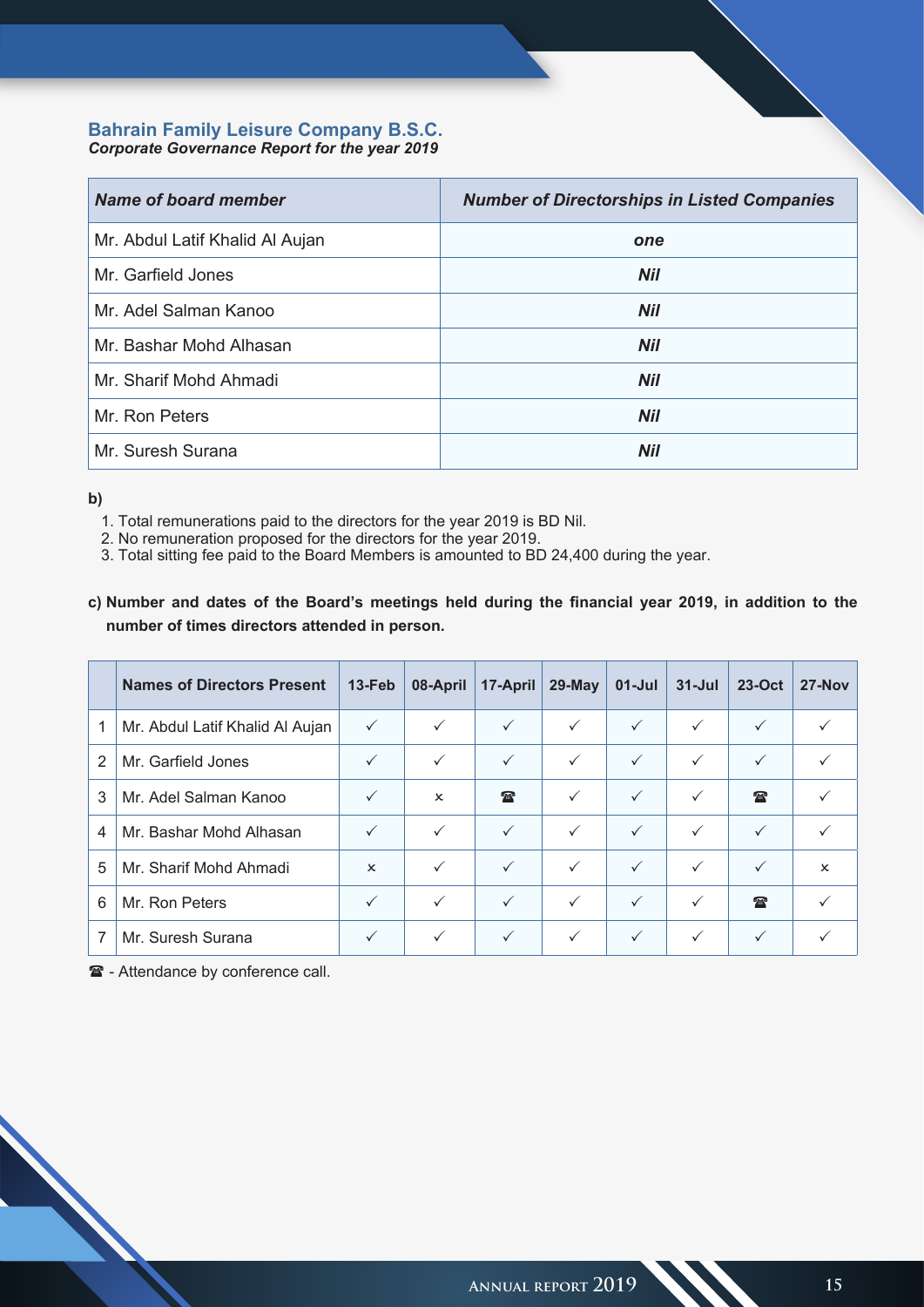**d) Description of the Board's duties and competences carried out on its behalf by the Executive Management by delegation of authority, specifying the duration and validity of the delegation.**

### **Board and Directors' Responsibilities**

The Board of Directors is accountable to shareholders for the proper and prudent investment and preservation of Shareholder interests. The Board's role and responsibilities include but not limited to:

- Monitoring the overall business performance
- Monitoring management performance and succession plan for senior management
- Monitoring conflicts of interest and preventing abusive related party transactions
- Accurate preparation of the end of year financial statements
- Convening and preparing the Shareholders' meeting
- Recommend dividend payable to Shareholders and ensure its execution
- Adapt, implement and monitor compliance with the company's code of ethics
- Review the company's objectives and policies relating to social responsibilities
- Select, interview and appoint General Manager and other selected members of the executive management

In this respect, the Directors remain individually and collectively responsible for performing all Board of Director's tasks.

Election/re-election of Board takes place every three years at the meeting of the Shareholders. Termination of a Board member's mandate at the meeting usually occurs by dismissal of the shareholders or by the member's resignation from the Board of Directors.

### **Material transactions requiring board approval**

The following material transactions require board review, evaluation and approval:

- The company strategy
- The annual budget
- Major resource allocations and capital investments
- Management responsibilities and training, development and succession plan for Senior Management.

### **e) Details of transactions with related parties (stakeholders), indicating the nature of relationship and type of transaction.**

Parties are considered to be related if one party has the ability to control the other party or exercise significant influence over the other party in making financial and operating decisions. Related parties include the major shareholders, directors, key management personnel and their close family members and such other companies over which the Company or its major shareholders, directors, key management personnel and their close family members can exercise significant influence or can be significantly influenced by those parties. Transactions with the related parties are authorized by the management and are on arm's length basis.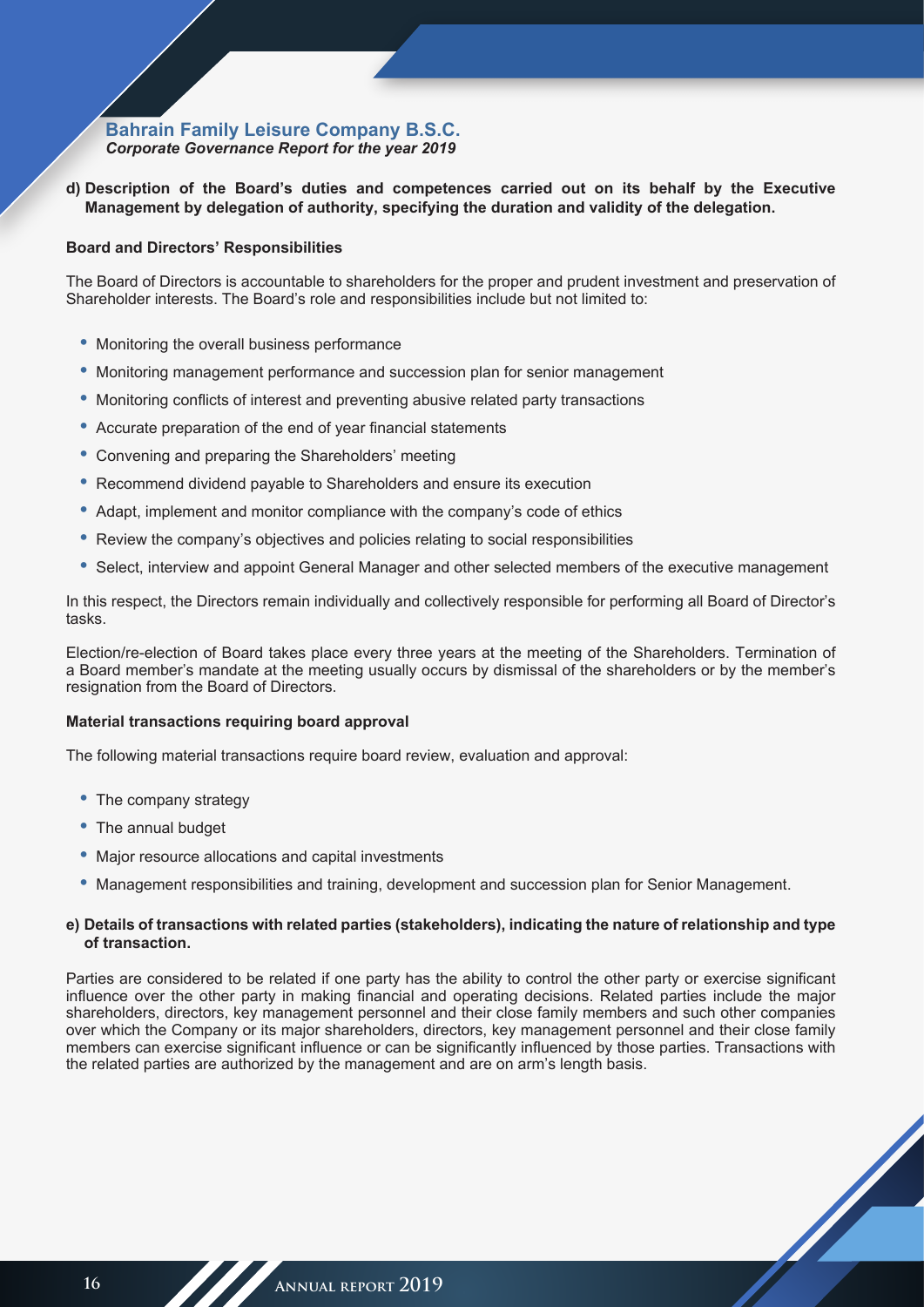**A summary of related party balances as on 31st December 2019 is as follows:**

|                                         | <b>Related party</b><br>relationship | 31 December<br>2019 | 31 December<br>2018 |
|-----------------------------------------|--------------------------------------|---------------------|---------------------|
| <b>Amounts due to related parties</b>   |                                      |                     |                     |
| Gulf Hotels Group B.S.C.                | Shareholder                          |                     | 254                 |
| Abdul Latif Al Aujan Food International | <b>Common Shareholder</b>            | 4,356               | 4,072               |
| Bahrain Gas W.L.L.                      | <b>Common Shareholder</b>            | 792                 | <u>__391</u>        |
|                                         |                                      | 5,148               | 4.717               |

# **Transactions with related parties are as follows:**

| <b>Related party</b>                       | <b>Related party</b><br>relationship | <b>Type of transaction</b>                      | Year ended<br><b>31 December</b><br>2019 | Year ended<br>31 December<br>2018 |
|--------------------------------------------|--------------------------------------|-------------------------------------------------|------------------------------------------|-----------------------------------|
| <b>Directors</b>                           | <b>Directors</b>                     | Attendance fees for<br>attending Board meetings | 43,300                                   | 27,650                            |
|                                            |                                      | Directors remuneration                          |                                          | 55,450                            |
|                                            |                                      |                                                 | 43,300                                   | 83,100                            |
|                                            | Shareholder                          | AGM meeting hall rent etc.                      | 1,229                                    | 1,188                             |
| <b>Gulf Hotel Group</b>                    |                                      | Staff expenses                                  | 1,255                                    | 3,929                             |
| Abdul Latif Al Aujan<br>Food International | Common<br>Shareholder                | Purchase of food items                          | 14,816                                   | 16,218                            |
| Bahrain Gas W.L.L.                         | Common<br>Shareholder                | Purchase of cooking gas<br>& Kitchen Equipment  | 13,933                                   | 6,533                             |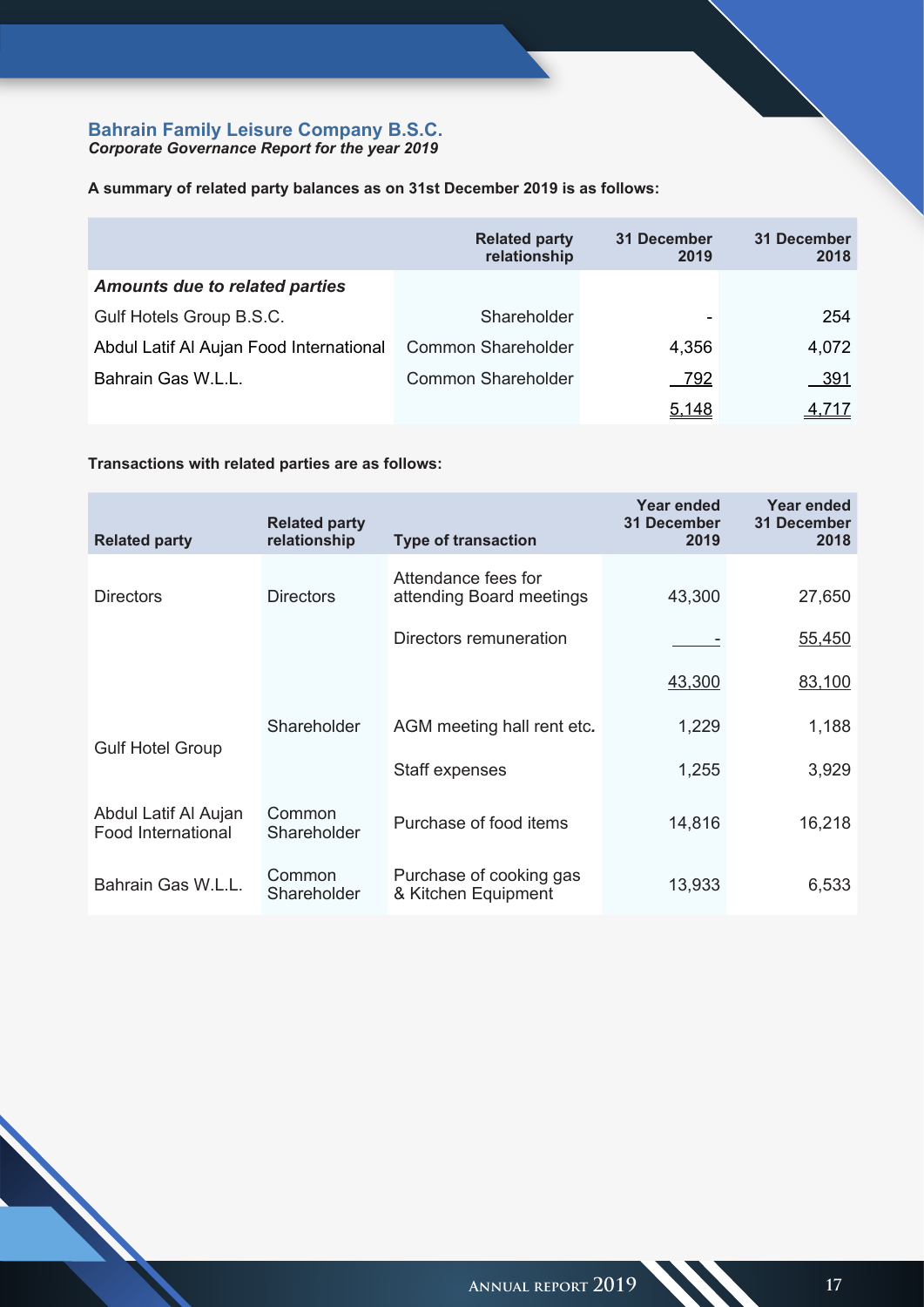Bahrain Family Leisure Company B.S.C. **Bahrain Family Leisure Company B.S.C.** *Corporate Governance Report for the year 2019* **f) The Company's organizational structure, including the first and second grades at a minimum and including the Company's Board of Directors, general manager and/or Managing Director and managers.**

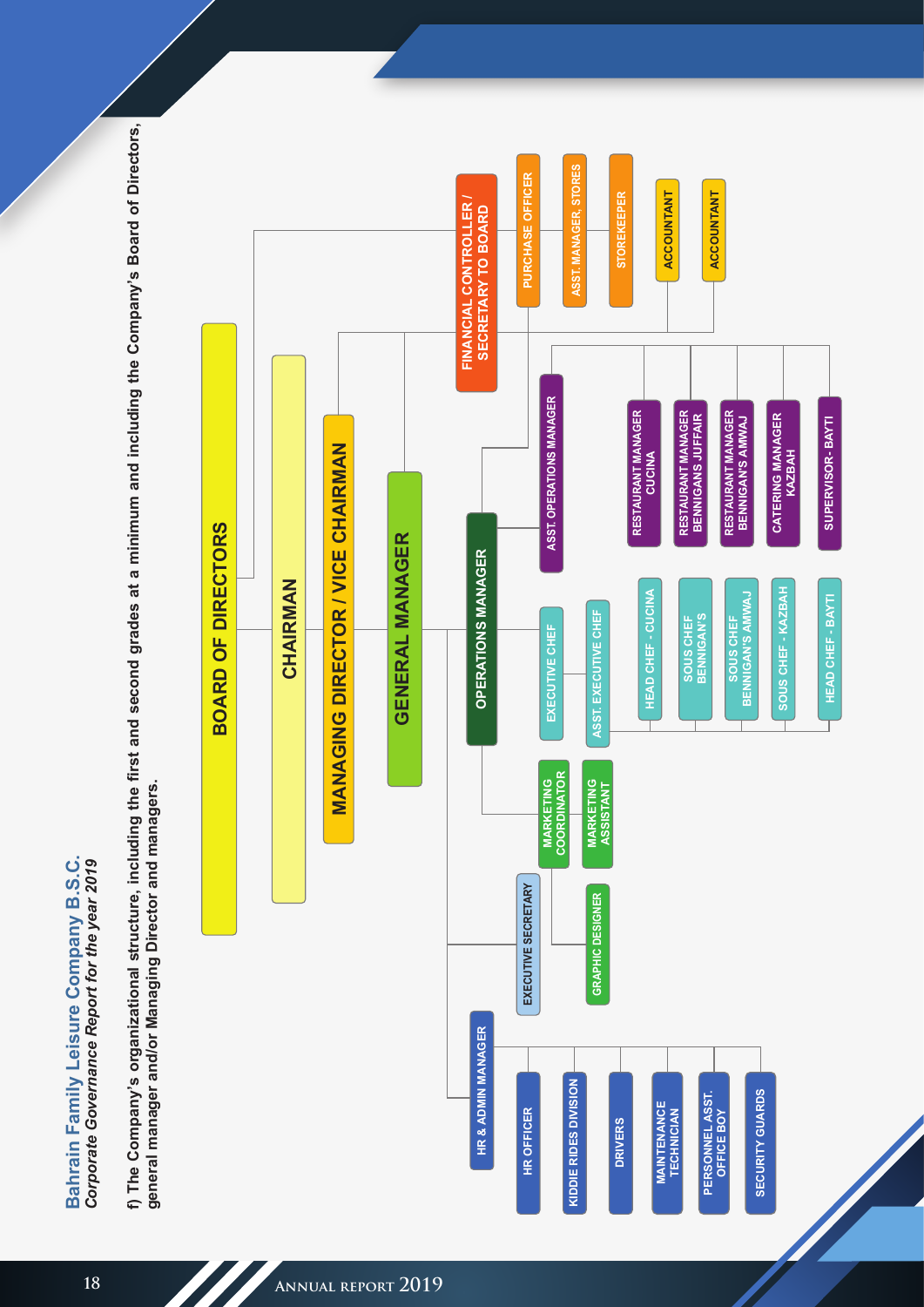**g) Total remunerations paid to the key executive officers (the top two employees), including salaries, benefits, allowances, increases, stock options, end-of-service benefits, pensions, etc.**

| <b>Name of Executive Member</b> | <b>Designation</b>          | <b>Profession</b> | <b>Business Title</b> | <b>Experience</b> |
|---------------------------------|-----------------------------|-------------------|-----------------------|-------------------|
| Mr. Ibrahim Abdo                | General Manager             | Administration    | GМ                    | 24                |
| Mr. K T Pauly                   | <b>Financial Controller</b> | Administration    | FC                    | 36                |

The total remuneration paid to the executive management amounted to BD 59,104/-.

# **4. External Auditors:**

- a. Providing shareholders with the auditor's profile and overview of its professional performance.
- b. Fees and charges for the audit or services provided by the external auditor during the year 2019, in addition to a description of the auditor's years of service as the Company's external auditor. According to the following table:

| Name of the Audit Firm                                                                                                      | <b>BDO</b>                                                                                                                               |
|-----------------------------------------------------------------------------------------------------------------------------|------------------------------------------------------------------------------------------------------------------------------------------|
| Years of Service as the Company's external Auditor                                                                          | Since 2002, 18 years                                                                                                                     |
| Name of the partner in charge of the Company's audit                                                                        | Mr. Arshad Gadit                                                                                                                         |
| The partner's years of service as the partner in charge<br>of the Company's audit                                           | Seven years                                                                                                                              |
| Total Audit fees for the financial statements for the<br>year 2019 (in BD)                                                  | The information will be kept at corporate office as<br>confidential and will produce on request after approval<br>of Board of Directors. |
| Other special fees and charges for non-audit services<br>other than auditing the financial statements for the<br>year 2019. | Nil                                                                                                                                      |

# **5. Audit Committee:**

### **a) Names, competences and duties of the audit committee's members.**

| <b>Audit</b><br><b>Committee</b> | Reviews the internal audit<br>program and internal control<br>system, considers major         | Mr. Suresh Surana       | Executive / Non Independent |
|----------------------------------|-----------------------------------------------------------------------------------------------|-------------------------|-----------------------------|
|                                  | findings of internal audit<br>reviews, investigations and                                     | Mr. Bashar Mohd Alhasan | Non-Executive / Independent |
|                                  | managements response.<br>Ensures coordination among<br>the internal and external<br>auditors. | Mr. Garfield Jones      | Executive / Non Independent |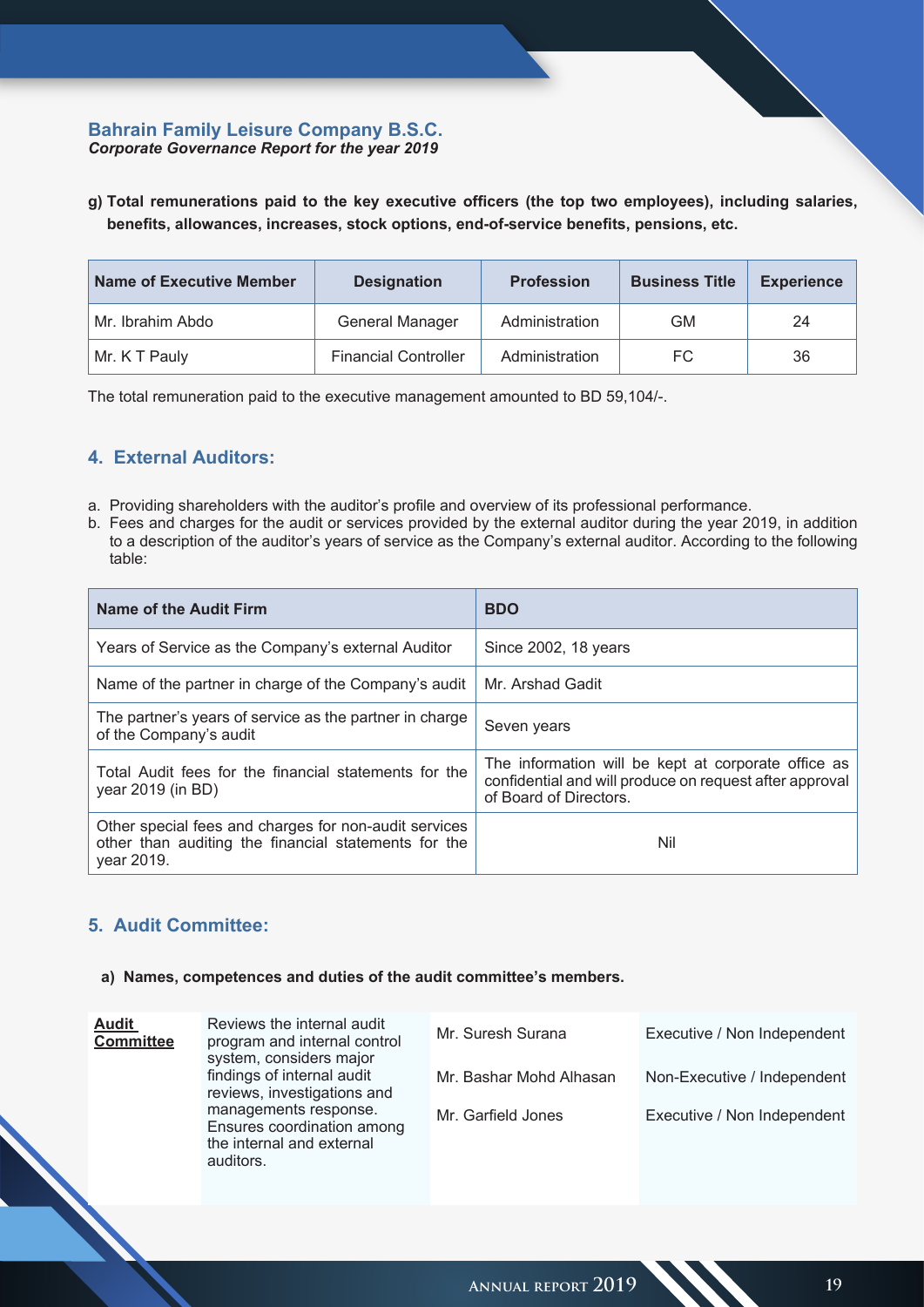**b) Number and dates of meetings held by the audit committee during the year to discuss issues related to financial statements and any other matters and the number of times members attended the meetings in person**

|                         | 10 - February | 14 - April | 28 - July | 20 - October |
|-------------------------|---------------|------------|-----------|--------------|
| Mr. Suresh Surana       |               |            |           |              |
| Mr. Bashar Mohd Alhasan |               |            |           |              |
| Mr. Garfield Jones      |               |            |           |              |

Total sitting fee paid to the Audit Committee members during 2019 amounted to BD 3,800/- as basic fee.

# **6. Nomination and Remuneration Committee (NRC):**

### **a) Names, competences and duties of the NRC committee's members:**

| <b>Nominating &amp;</b><br><b>Remuneration</b><br><b>Committee</b> | Identify persons qualified to become<br>members of the board of directors<br>and senior executive management of<br>the company, with the exception of<br>the appointment of internal auditors.<br>Determine the appropriate size and<br>composition of the Board and committees<br>of the board. Making recommendations to<br>the board on the removal and appointment<br>of directors. Developing a succession plan<br>for the Board and senior management<br>and regularly reviewing the plan. | Mr. Abdul Latif Khalid Al Aujan<br>Mr. Adel Salman Kanoo | Non-Executive /<br>Independent<br>Non-Executive /<br>Independent |
|--------------------------------------------------------------------|--------------------------------------------------------------------------------------------------------------------------------------------------------------------------------------------------------------------------------------------------------------------------------------------------------------------------------------------------------------------------------------------------------------------------------------------------------------------------------------------------|----------------------------------------------------------|------------------------------------------------------------------|
|                                                                    | Review, Recommend and Determine<br>remuneration and incentive<br>policies<br>for the Board of Directors and Senior<br>Management, having regard to prevailing<br>market rates for similar roles and making<br>them as attractive so as to retain and<br>attract quality people to run the company<br>successfully.                                                                                                                                                                               | Mr. Sharif Mohd Ahmadi<br>Mr. Suresh Surana              | Non-Executive /<br>Independent<br>Executive / Non<br>Independent |

## **b) Number and dates of meetings held by the committee during the financial year and the number of times members attended the meetings in person.**

|                                 | 17 - April | 23 - October |
|---------------------------------|------------|--------------|
| Mr. Abdul Latif Khalid Al Aujan |            |              |
| Mr. Adel Salman Kanoo           | x          | $\mathbf{r}$ |
| Mr. Sharif Mohd Ahmadi          |            |              |
| Mr. Suresh Surana               |            |              |

Total sitting fee paid to the Nominating & Remuneration Committee members during 2019 amounted to BD 1,900/- as basic fee.

 $\mathbf{\hat{a}}$  - Attendance by conference call.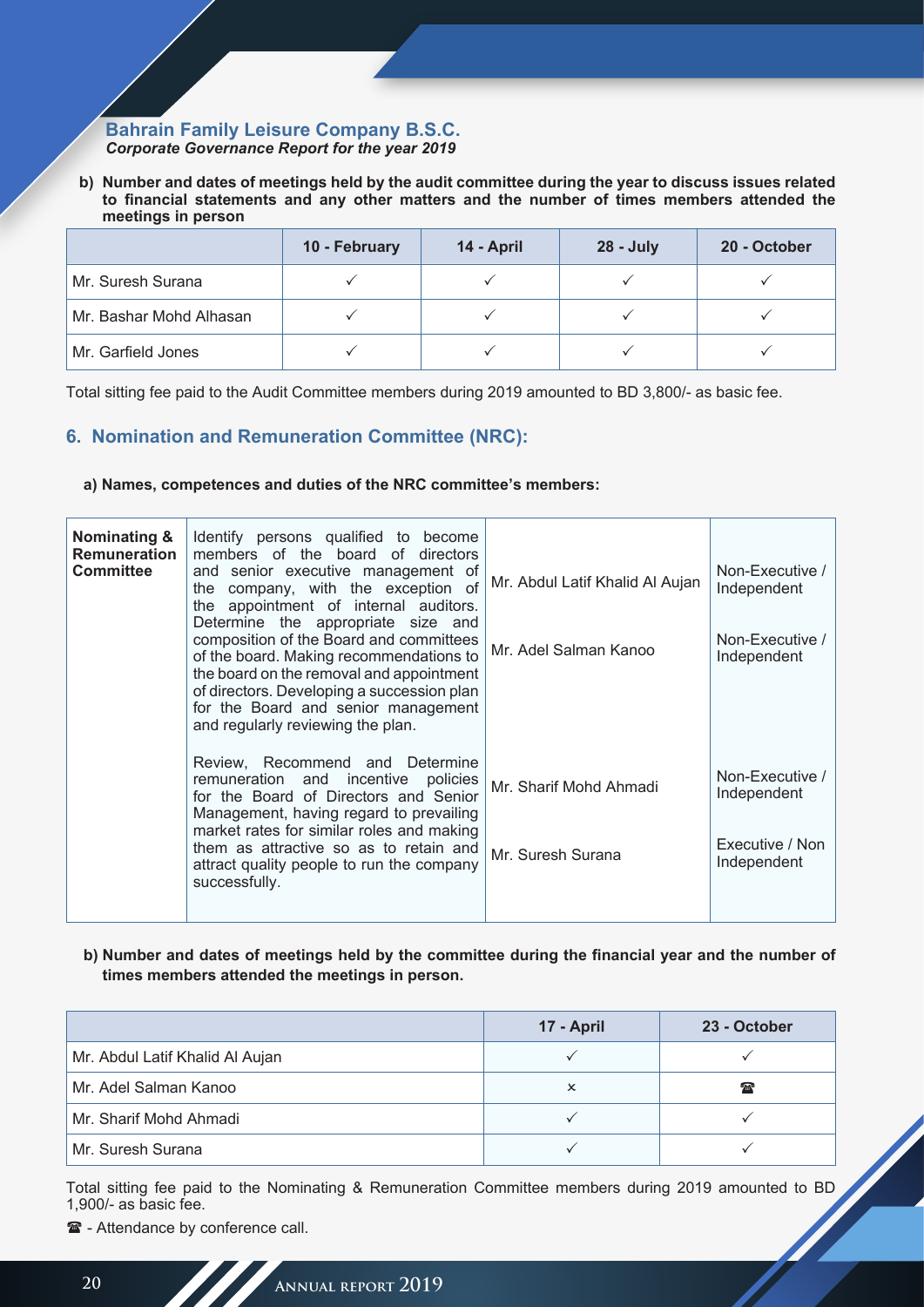# **7. Governance Committee:**

### **a) Names, competences and duties of the governance committee's members:**

| Corporate<br>Governance<br><b>Committee</b> | Corporate governance committee is an<br>internal system that encompasses polices,<br>processes, people, and which makes                                           |                        |                                 |
|---------------------------------------------|-------------------------------------------------------------------------------------------------------------------------------------------------------------------|------------------------|---------------------------------|
|                                             | sure the needs of shareholders and other<br>stakeholders are met in full. This will be                                                                            | Mr. Adel Salman Kanoo  | Non-Executive /<br>Independent  |
|                                             | accomplished by directing and controlling<br>managing activities using good business<br>practices, objectivity, accountability                                    | Mr. Sharif Mohd Ahmadi | Non-Executive /<br>Independent  |
|                                             | and integrity. Corporate Governance<br>Committee implements Corporate Culture<br>of the organization, commitment of the                                           | Mr. Ron Peters         | Executive / Non-<br>Independent |
|                                             | board and senior management towards<br>the corporate governance framework and<br>approach of company to adhere to the<br>code as integrity program rather than as | Mr. Suresh Surana      | Executive / Non-<br>Independent |
|                                             | compliance program.                                                                                                                                               |                        |                                 |

## **b) Summary of the committee performance report during the year 2019:**

|                        | $15 - July$ | <b>24 - Nov</b> |
|------------------------|-------------|-----------------|
| Mr. Adel Salman Kanoo  |             |                 |
| Mr. Sharif Mohd Ahmadi |             |                 |
| Mr. Ron Peters         | x           |                 |
| Mr. Suresh Surana      |             |                 |

Total sitting fee paid to the Corporate Governance Committee during 2019 amounted to BD 2,550/- as basic fee.

# **8. Corporate governance officer's name, qualifications, date of appointment, and contact details.**

| <b>Name</b>      | <b>Qualification</b>                    | Date of<br><b>Appointment</b> | <b>Contact Details</b>                                                         |
|------------------|-----------------------------------------|-------------------------------|--------------------------------------------------------------------------------|
| Mr. Ibrahim Abdo | <b>Business Hotel</b><br>Management/F&B | 18th April, 2018              | Tele: 36555933 / 17292973<br>Fax: 17294676<br>e-mail: ibrahim.abdo@bflc.com.bh |

# **9. Details of any irregularities committed during the financial year, their causes (if any), and the plan to address them in order to avoid future recurrence.**

There were no irregularities committed or reported during the financial year 2019.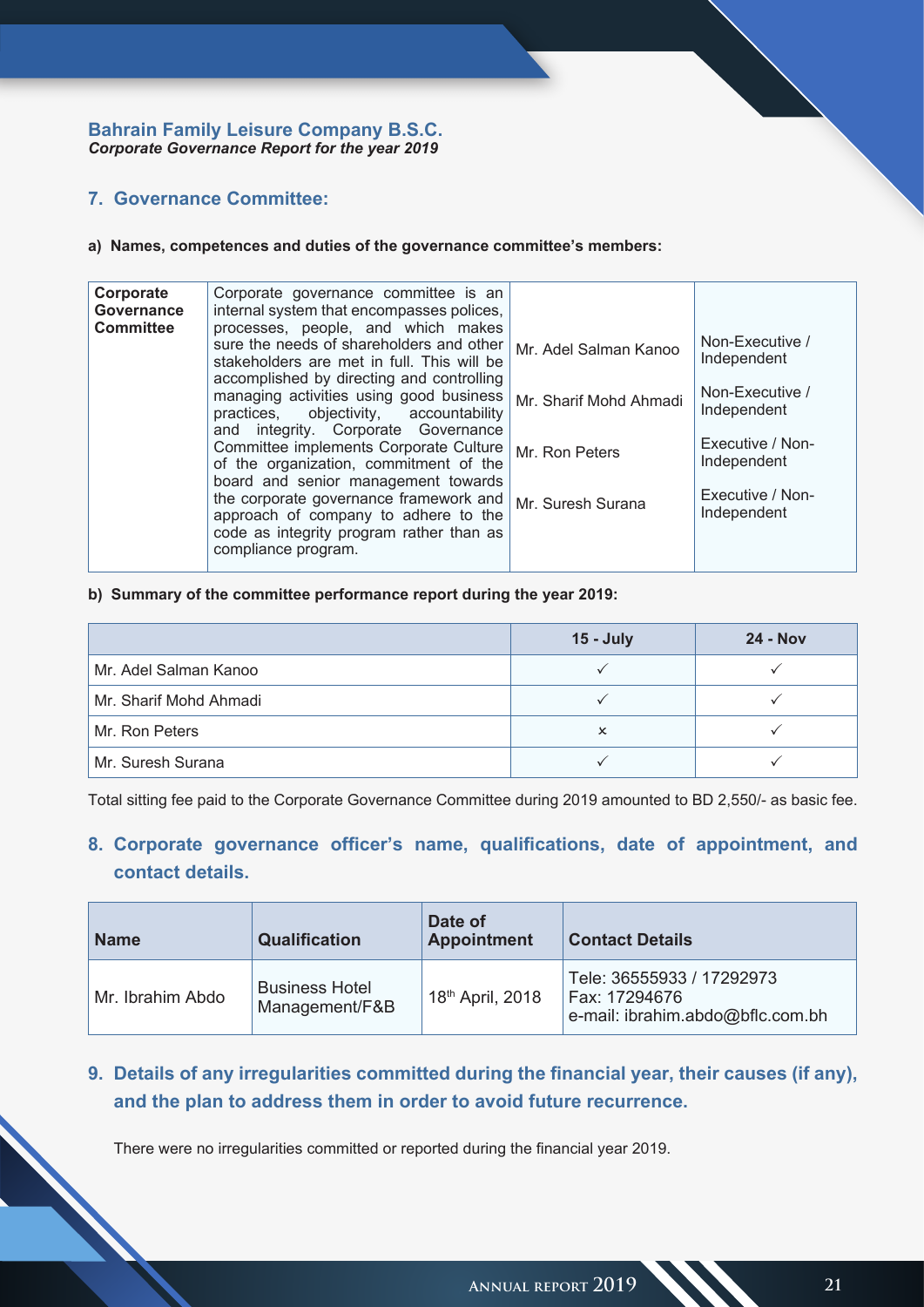**10. Description of the cash and in-kind contributions made by the Company during the year 2019 for the purpose of community development and environment preservation (In the absence of contributions, it should be stated that the Company did not make any contributions), indicating the recipients of these contributions.**

There were no cash and in-kind contributions made by the Company during the year 2019.

**a. Statement of shareholders' equity as of 31/12/2019 (individuals, corporate, government or organizations) to be classified as follows: Local, Gulf, Arab, and foreign.**

|                                   | <b>SHARE HOLDING %</b>   |           |                                              |                          |
|-----------------------------------|--------------------------|-----------|----------------------------------------------|--------------------------|
| <b>Shareholder Classification</b> | <b>Individuals</b>       | Corporate | <b>Government or</b><br><b>Organizations</b> | <b>Total</b>             |
| Local                             | 48.35%                   | 40.68%    | 0.25%                                        | 89.28%                   |
| Arab                              | 9.75%                    | 0.97%     |                                              | 10.72%                   |
| Foreign                           | $\overline{\phantom{a}}$ | -         |                                              | $\overline{\phantom{0}}$ |
| Total                             | 58.10%                   | 41.65%    | 0.25%                                        | 100.00%                  |

**b. Description of the shareholders who hold 5% or more of the Company's share capital, indicating the name of the natural person who holds the shares, the final beneficiary, as at 31/12/2019 as follows:**

No natural person holding company shares 5% or more of the company's share capital as at 31st December 2019.

**c. Description of how shareholders are distributed according to their respective shareholding as at 31/12/2019 as follows:**

| Serial<br><b>Number</b> | Shareholding (Share) | No. of<br>Shareholders | Number of Shares held | Shareholding % |
|-------------------------|----------------------|------------------------|-----------------------|----------------|
|                         | < 50.000             | 812                    | 3,320,202             | 8.30%          |
| 2                       | 50,000 to 500,000    | 117                    | 15, 145, 137          | 37.86%         |
| 3                       | 500,000 to 5,000,000 | 11                     | 11,434,661            | 28.59%         |
| 4                       | >5,000,000           |                        | 10,100,000            | 25.25%         |
|                         | Total                | 941                    | 40,000,000            | 100.00%        |

A

**d. Description of the significant events that occurred during the year 2019.**

No significant events occurred during the year 2019.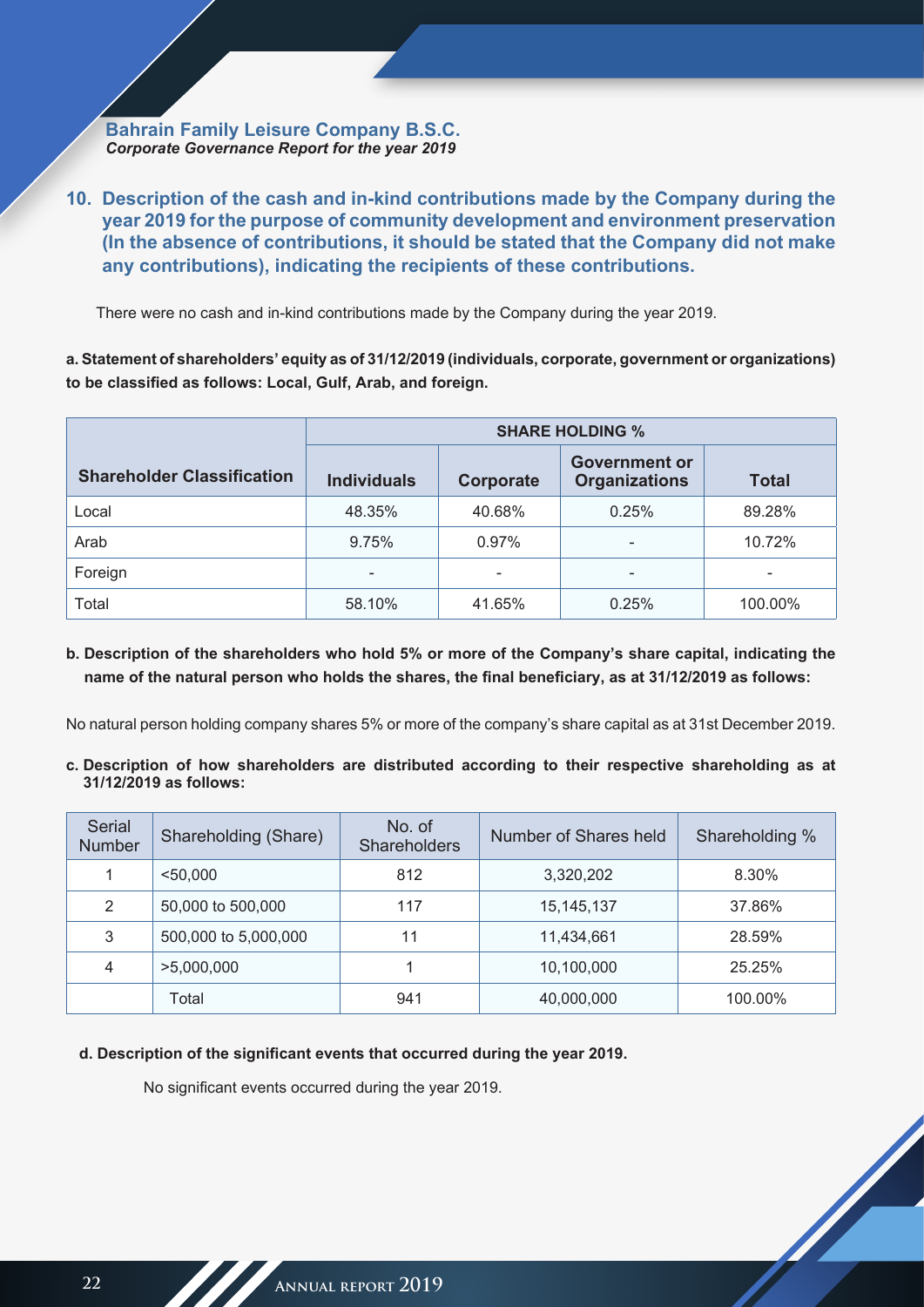# **11. Compliance with the provisions of the Corporate Governance Code, as follows:**

| <b>Principle</b>                                                                                                                                                             | Non-<br>compliant | <b>Partially</b><br><b>Compliant</b> | <b>Fully</b><br><b>Compliant</b> | <b>Explanation in</b><br>case of non-<br>compliance |
|------------------------------------------------------------------------------------------------------------------------------------------------------------------------------|-------------------|--------------------------------------|----------------------------------|-----------------------------------------------------|
| Principle 1: The Company shall be<br>headed by an effective, qualified and<br>expert board.                                                                                  |                   | Yes                                  |                                  | <b>Explained Below</b>                              |
| Principle 2: The directors and executive<br>management shall have full loyalty to<br>the company.                                                                            |                   |                                      | Yes                              |                                                     |
| Principle 3: The Board shall have<br>rigorous controls for financial audit<br>and reporting, internal control, and<br>compliance with law.                                   |                   | Yes                                  |                                  | <b>Explained Below</b>                              |
| Principle 4: The Company shall have<br>effective procedures for appointment,<br>training, and evaluation of the directors                                                    |                   |                                      | Yes                              |                                                     |
| Principle 5: The Company shall<br>remunerate directors and senior<br>officers fairly and responsibly.                                                                        |                   |                                      | Yes                              |                                                     |
| Principle 6: The Board shall establish<br>a clear and efficient management<br>structure for the Company and define<br>the job titles, powers, roles and<br>responsibilities. |                   | Yes                                  |                                  | <b>Explained Below</b>                              |
| Principle 7: The Company shall<br>communicate with shareholders.<br>encourage their participation, and<br>respect their rights.                                              |                   | Yes                                  |                                  | <b>Explained Below</b>                              |
| Principle 8: The Company shall<br>disclose its corporate governance.                                                                                                         |                   | Yes                                  |                                  | <b>Explained Below</b>                              |
| Principle 9: Companies which offer<br>Islamic services shall adhere to the<br>principles of Islamic Sharia. *                                                                |                   |                                      | <b>Not</b><br>Applicable         |                                                     |
| Principle 10: The Board shall ensure<br>the integrity of the financial statements<br>submitted to shareholders through<br>appointment of external auditors.                  |                   |                                      | Yes                              |                                                     |
| Principle 11: The Company shall seek<br>through social responsibility to exercise<br>its role as a good citizen.                                                             |                   | Yes                                  |                                  | <b>Explained Below</b>                              |

\* Applicable only to the companies offering Islamic services.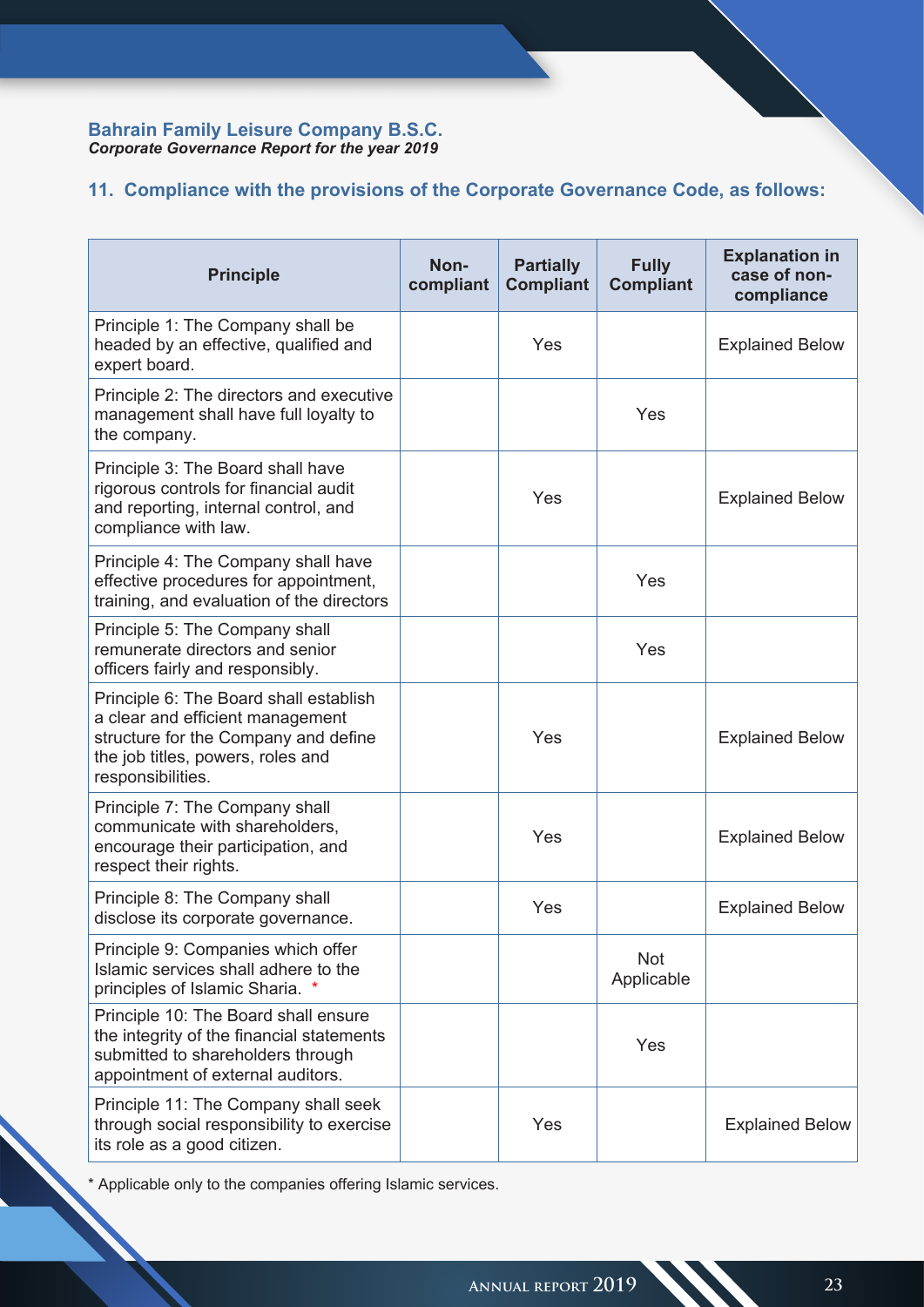Bahrain Family Leisure Company B.S.C. currently complies with all the provisions of the Ministry of Industry and Commerce Code with the exception of the following:

### **Principle 1:**

### **The Company shall be headed by an effective, qualified and expert board.**

Principle 1 requires that the Company's Articles of Association (AOA) shall specify the requirements for executive, non-executive and independent directors whereas at least half of the directors shall be non-executive directors and at least three of whom shall be independent directors who meet the requirements set forth in Appendix 1 to the Code and also requires that the Chairman shall be an independent director and shall not, himself or his deputy, in any case be the Company's chief executive officer, in order to have a proper balance of powers and authorities and have greater substantive capacity for the Board of Directors to take decisions independently. However, the Company's Articles of Association (AOA) does not contain requirements for executive, nonexecutive and independent directors. Out of seven directors, four of them are independent directors. Mr. Garfield Jones (Managing Director) is the Deputy Chairman. Though Mr. Garfield Jones bears the title of Vice Chairman & Managing Director, the management of the day to day activities in practice is entrusted with the General Manager of the Company. The role of the Managing Director is the individual assigned by the Board to be the first point of contact between the Executive Management and the Board. The majorities (75%) of directors including the Chairman of the Committee are independent directors, and hence, the Board does not perceive a dilution of the independence and objectivity of the Board/Audit Committee. Rather, the inclusion of an executive director will provide valuable insights and a different perspective to the committee. The Company is in the process of amending the AOA.

### **Principle 3:**

### **The Board shall have rigorous controls for financial audit and reporting, internal control, and compliance with law.**

Principle 3 requires that the Audit Committee should consist of at least three directors and majority of them are independent, including Chairman of the Audit Committee. The current chairman of the Audit Committee is a nonindependent director. The point relating to independent directors have been discussed in the Board of Directors meeting and they are of the opinion that these do not dilute the highest standards of corporate governance that the Company maintains and at present it is not possible to keep the required Board Committee composition as required by the Ministry of Industry and Commerce regulations. However, the Board of Directors have noted the point and commented that the Company will aim to formulate the Committees as per the regulatory requirements in due course.

### **Principle 6:**

### **The Board shall establish a clear and efficient management structure for the Company and define the job titles, powers, roles and responsibilities.**

Principal 6 requires that the Board of Directors should perform an annual review of succession plan for the Chief Executive Officer ("CEO"). The Company has not appointed a CEO and as per the Company structure, Mr. Garfield Jones is the managing director and Deputy Chairman of the Board. The Board of Directors has not performed an annual review of succession plan for Managing Director. The Company does not have a CEO and the General Manager performs the duties that is commensurate to those of a CEO.

#### **Principle 7:**

### **The Company shall communicate with shareholders, encourage their participation, and respect their rights.**

Principle 7 requires from the Company to assign a specific section on their website thereof to describe shareholders' right to participate and vote at each shareholder's meeting, and not posted a significant document relating to meetings include invitations and minutes. However, the Company has not assigned a specific section on their website thereof to describe shareholders' right to participate and vote at each shareholder's meeting, and not posted a significant document relating to meetings include invitations and minutes. The notice and agenda of AGM is available on Bahrain Bourse. The notice and agenda of all AGMs are available on the Bahrain Bourse website. However, the Company is in the process of creating the necessary section on the website and will upload the relevant information as required to ensure adherence to the highest standards of transparency in governance matters.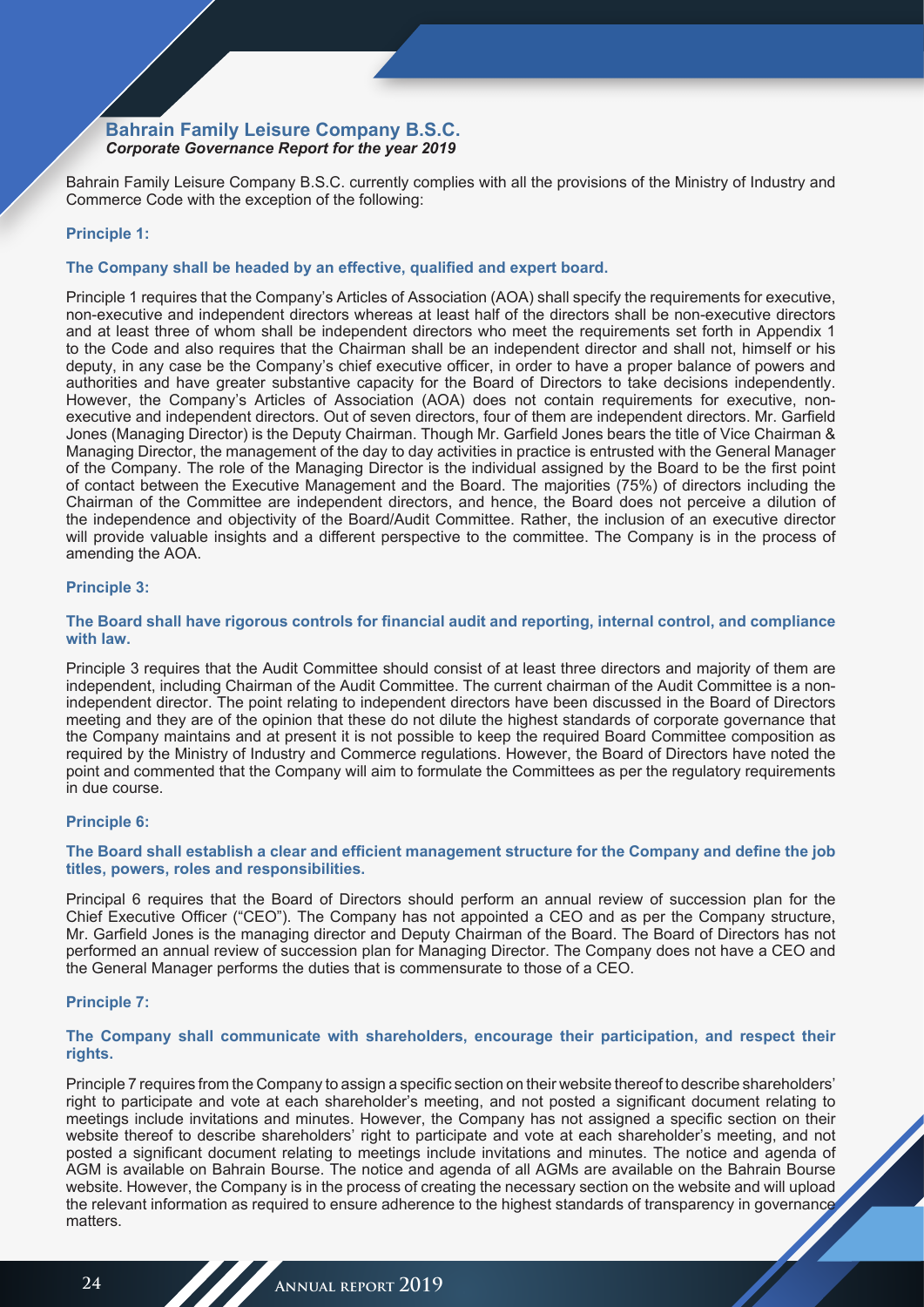### **Principle 8:**

### **The Company shall disclose its corporate governance.**

Principle 8 requires from the Company to disclose the corporate governance code on the Company website and Corporate Governance Committee must have at least three independent directors. However, the corporate governance code is not disclosed on the Company website and the Corporate Governance Committee consists of four directors. Out of four directors, two directors are non independent. The point relating to independent directors have been discussed in the Board of Directors meeting and they are of the opinion that these do not dilute the highest standards of corporate governance that the Company maintains and at present it is not possible to keep the required Board Committee composition as required by the Ministry of Industry and Commerce regulations. However, the Board of Directors have noted the point and commented that the Company will aim to formulate the Committees as per the regulatory requirements in due course.

### **Principle 11:**

#### **The Company shall seek through social responsibility to exercise its role as a good citizen.**

Principle 11 requires from the Company to formulate a corporate social responsibility policy and disclose the corporate social responsibility activities in the annual report. However, the Company does not formulate a corporate social responsibility policy and have not disclosed the corporate social responsibility activities in the annual report. The Company will formulate a policy for the corporate social responsibility.

Bahrain Family Leisure Company B.S.C. currently complies with all the provisions of the Central Bank of Bahrain Volume 6 HC Module with the exception of the following:

(1) HC 1.4.6A of the CBB Rule Book Volume 6 relating to Corporate Governance requires that the Chairman and/or Deputy Chairman (of the Board) must not be the same person as the Chief Executive Officer. Mr. Garfield Jones (Managing Director) is the Deputy Chairman. As per HC B.3.3 "CEO" means a Company's Chief Executive Officer. Also, HC 3.2.4 of the CBB Rule Book volume 6 relating to Corporate Governance requires that the CEO must not be a member of the audit committee. Mr. Garfield Jones (Managing Director) is a member of the Audit Committee.

Though Mr. Garfield Jones bears the title of Vice Chairman & Managing Director, the management of the day to day activities in practice is entrusted with the General Manager of the Company. The role of the Managing Director is the individual assigned by the Board to be the first point of contact between the Executive Management and the Board. The majority (75%) of directors including the Chairman of the Committee are independent directors, and hence, the Board does not perceive a dilution of the independence and objectivity of the Board/Audit Committee. Rather, the inclusion of an executive director will provide valuable insights and a different perspective to the committee.

- (2) HC 7.4.4 of the CBB Rule Book Volume 6 relating to Corporate Governance requires a Company should dedicate a specific of its website to describing shareholders' rights to participate and vote to at each shareholders meeting and should post significant documents relating to meetings including the full text of notices and minutes. There is no section on the Company's website for describing shareholder rights. Full text of notices and minutes of AGM are also not posted on the website, though notice and agenda of AGM is available on Bahrain Bourse. The notice and agenda of all AGMs are available on the Bahrain Bourse website. However, the Company is in the process of creating the necessary section on the website and will upload the relevant information as required to ensure adherence to the highest standards of transparency in governance matters.
- (3) HC 1.8.6 of the CBB Rule Book Volume 6 relating to Corporate Governance requires that the board shall establish a Corporate Governance Committee of at least 3 independent directors. However, the current composition of the Corporate Governance Committee is of 2 independent and 2 non-independent directors. Also, HC 3.2.1 of the CBB Rule Book Volume 6 relating to Corporate Governance requires the Chairman of Audit Committee to be an independent director. The current chairman of the Audit Committee is a nonindependent director.